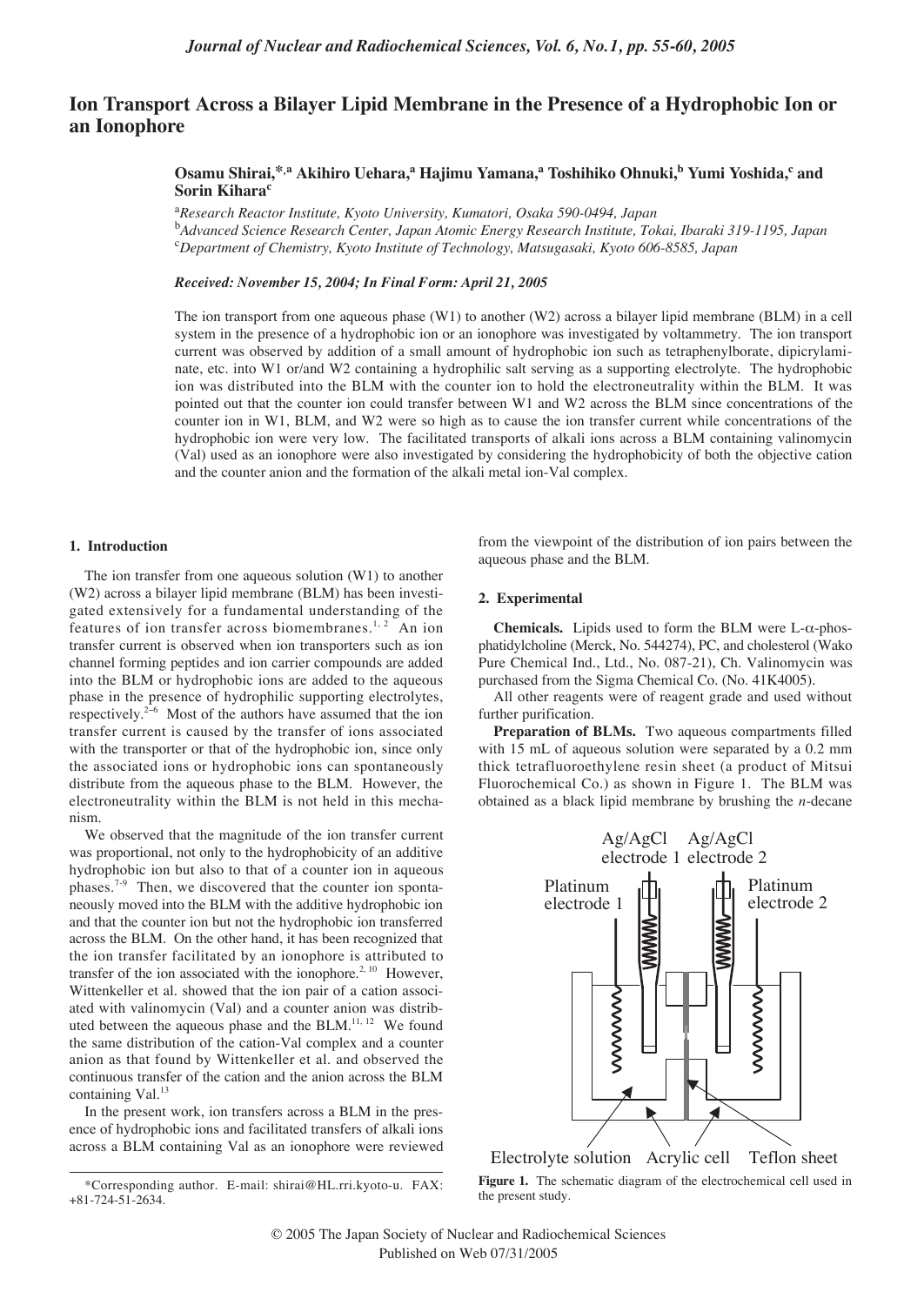solution of each lipid or both lipids and Val on a 1 mm diameter aperture made in the tetrafluoroethylene resin sheet.<sup>8, 9</sup> The formation of a BLM was confirmed by microscopic observation and capacitance measurement. Valinomycin was dissolved in ethanol at a concentration of 10<sup>−</sup><sup>3</sup> M. Here, M denotes mol dm<sup>−</sup><sup>3</sup> . An adequate volume of ethanol solution was added into a 1 mL flask. After the ethanol was evaporated, the BLMforming solution was prepared by adding a mixture of Val,  $\sim$  10 mg of PC and  $\sim$  5 mg of Ch with *n*-decane to the flask.

**Voltammetric measurement.** The BLM system employed in the present study is indicated by eq 1.



where a hydrophilic salt such as LiCl, NaCl, KCl, RbCl, CsCl, LiBr, NaBr, KBr, RbBr, CsBr, Li<sub>2</sub>SO<sub>4</sub>, Na<sub>2</sub>SO<sub>4</sub>, K<sub>2</sub>SO<sub>4</sub>,  $Rb_2SO_4$ , or  $Cs_2SO_4$  was used as the supporting electrolyte in the aqueous phases.

The electrochemical cell used for the voltammetric measurement with a BLM system was essentially the same as that proposed by Tien, $14$  and placed in a Faraday cage during the measurement in order to decrease the background noise. The voltammogram for the ion transfer from W1 to W2 across the BLM was recorded by scanning the potential difference between W1 and W2,  $E_{WI-W2}$ , and by measuring the current between W1 and W2,  $I_{WI-W2}$ . Two silver-silver chloride electrodes, RE1 and RE2, and two platinum wire electrodes, CE1 and CE2, were used to apply the  $E_{W1-W2}$  and to measure  $I_{W1-W2}$ , respectively.

All voltammograms were measured by scanning  $E_{W1-W2}$  at a rate of 0.01–0.10 Vs<sup>-1</sup> at 25 ± 0.5 °C, unless otherwise mentioned.

**Apparatus**. The potentiostat, the function generator and the X-Y recorder used for the voltammetric measurement were a Model HA-1010mM1A (Hokuto Denko Co.), Model HB-105 (Hokuto Denko Co.) and Model F-5C (Riken Denshi Co.), respectively.

## **3. Ion Transport Across a BLM by Addition of Hydrophobic Ions into W1 and/or W2 in the Presence of Hydrophilic Electrolytes in W1 and W2**

As an example, curve 1 in Figure 2 shows the voltammogram recorded with W1 and W2 containing  $0.1$  M MgSO<sub>4</sub> by scanning  $E_{W1-W2}$  in the region between +0.1 and -0.1 V and, simultaneously, by measuring  $I_{W1-W2}$ . No current peak was observed in the voltammogram. Similar voltammograms were observed when KCl, NaCl,  $MgCl_2$ ,  $K_2SO_4$ , and  $Na_2SO_4$  were used as hydrophilic salts in W1 and W2 instead of  $MgSO<sub>4</sub>$ .<sup>8, 9</sup>

By the addition of one of extremely hydrophobic ions of either dipicrylaminate, DPA<sup>-</sup>, or tetraphenylborate, TPhB<sup>-</sup>, into W1 of the cell system (1) (Curves 2 and 3 in Figure 2), a pair of well established positive and negative peaks symmetrical about the origin (the point of 0 V and 0 A) appeared, even though the concentration of the added hydrophobic ion was very dilute, less than 10<sup>−</sup><sup>6</sup> M.<sup>7</sup>−<sup>9</sup> The half-peak potentials of both the positive and negative peaks were determined to be around 0 V.

When DPA<sup>-</sup> was added into W1, the peak current density was nearly proportional to the concentration of DPA<sup>−</sup> in the range between  $5 \times 10^{-8}$  and  $10^{-5}$  M and to the square root of the scan rate of  $E_{W1-W2}$  in the range between 0.01 and 0.1 Vs<sup>-1</sup>. As shown in Table 1, the current density increased slightly with the increase of the concentration of the hydrophilic salt,



**Figure 2.** Voltammograms for the ion transfer through a BLM composed of PC and Ch. Curve  $1: 0.1$  M  $MgSO<sub>4</sub>$  in both W1 and W2. Curves 2 and 3: same as curve 1, but in the presence of 10<sup>−</sup><sup>6</sup> M DPA<sup>−</sup> in W1 (curve 2) and 10<sup>−</sup><sup>6</sup> M TPhB<sup>−</sup> in W1 (curve 3). Scan rate of *EW1-W2*: 0.01  $\mathrm{Vs^{-1}}.$ 

**TABLE 1: Peak Current Densities in Cyclic Voltammograms Observed with the Addition of DPA– , TPhB– , and CV+ to be 10–6 M9**

| Peak current density / $\mu$ A cm <sup>-2</sup><br>Supporting<br>Ion added in W1 $(10^{-6} M)$<br>electrolyte<br>in W1 and W2<br>TPh <sub>R</sub> -<br>$DPA^-$<br>$CV^*$<br>$0.1$ M MgSO <sub>4</sub><br>$0.20 \pm 0.03$<br>$0.10 + 0.02$<br>$0.04 \pm 0.01$<br>1 M MgSO <sub>4</sub><br>$0.23 + 0.03$<br>$0.12 \pm 0.02$<br>$0.05 + 0.01$<br>$0.1 M K_{2}SO_{4}$<br>$0.60 + 0.10$<br>$0.25 + 0.03$<br>$0.04 + 0.01$<br>0.1 M Na <sub>2</sub> SO <sub>4</sub><br>$0.22 + 0.03$<br>$0.12 + 0.02$<br>$0.04 \pm 0.01$<br>0.1 M MgBr <sub>2</sub><br>$0.21 \pm 0.03$<br>$0.12 \pm 0.02$<br>$0.05 \pm 0.01$<br>$0.1$ M MgCl <sub>2</sub><br>$0.20 + 0.03$<br>$0.11 + 0.02$<br>ca. 0<br>0.2 M KCl<br>$0.62 \pm 0.10$<br>$0.23 + 0.03$<br>ca. $\theta$<br>0.2 M NaCl<br>$0.19 + 0.03$<br>$0.13 + 0.02$<br>ca. 0 |  |  |  |  |
|----------------------------------------------------------------------------------------------------------------------------------------------------------------------------------------------------------------------------------------------------------------------------------------------------------------------------------------------------------------------------------------------------------------------------------------------------------------------------------------------------------------------------------------------------------------------------------------------------------------------------------------------------------------------------------------------------------------------------------------------------------------------------------------------------------|--|--|--|--|
|                                                                                                                                                                                                                                                                                                                                                                                                                                                                                                                                                                                                                                                                                                                                                                                                          |  |  |  |  |
|                                                                                                                                                                                                                                                                                                                                                                                                                                                                                                                                                                                                                                                                                                                                                                                                          |  |  |  |  |
|                                                                                                                                                                                                                                                                                                                                                                                                                                                                                                                                                                                                                                                                                                                                                                                                          |  |  |  |  |
|                                                                                                                                                                                                                                                                                                                                                                                                                                                                                                                                                                                                                                                                                                                                                                                                          |  |  |  |  |
|                                                                                                                                                                                                                                                                                                                                                                                                                                                                                                                                                                                                                                                                                                                                                                                                          |  |  |  |  |
|                                                                                                                                                                                                                                                                                                                                                                                                                                                                                                                                                                                                                                                                                                                                                                                                          |  |  |  |  |
|                                                                                                                                                                                                                                                                                                                                                                                                                                                                                                                                                                                                                                                                                                                                                                                                          |  |  |  |  |
|                                                                                                                                                                                                                                                                                                                                                                                                                                                                                                                                                                                                                                                                                                                                                                                                          |  |  |  |  |
|                                                                                                                                                                                                                                                                                                                                                                                                                                                                                                                                                                                                                                                                                                                                                                                                          |  |  |  |  |
|                                                                                                                                                                                                                                                                                                                                                                                                                                                                                                                                                                                                                                                                                                                                                                                                          |  |  |  |  |
|                                                                                                                                                                                                                                                                                                                                                                                                                                                                                                                                                                                                                                                                                                                                                                                                          |  |  |  |  |

MgSO4, in aqueous phases from 0.1 to 1 M, and increased when the hydrophilic salt in aqueous phases was changed from 0.1 M MgSO<sub>4</sub> to 0.1 M K<sub>2</sub>SO<sub>4</sub> or 0.1 M Na<sub>2</sub>SO<sub>4</sub>. By adding the same amount of TPhB<sup>−</sup> instead of DPA<sup>−</sup> into W1 of the system in the presence of  $0.1$  M MgSO<sub>4</sub> in W1 and W2, the characteristics of the voltammogram were similar to those with DPA<sup>−</sup> , except that the peak current density was smaller. Similar voltammograms were also observed by the addition of dilute (5  $\times$  10<sup>-7</sup> to 10<sup>-5</sup> M) crystalviolet, CV<sup>+</sup>, or ethylviolet, EV<sup>+</sup>, into one of two aqueous phases containing 0.1 M MgSO<sub>4</sub> or MgBr<sub>2</sub>, respectively. The peak current densities depended on the species of the anion in the hydrophilic salt, but were practically independent from the hydrophilic cation in the salt, as shown in Table 2.9, 15 Here, standard Gibbs free energy can be regarded as the measure of the hydrophobicity of the ion. It is well known in liquid-liquid extraction chemistry that the distribution coefficient of the ion pair depends on hydrophobicities of the added ion and the counter ion. Similarly, the hydration energy can be also regarded as the measure of the hydrophobicity (Table 3).

These results introduced a new ion transfer mechanism shown in Figure 3. Not only the hydrophobic ion  $(A<sup>-</sup>$  or  $C<sup>+</sup>)$ but also the counter ion (i<sup>+</sup> or j<sup>-</sup>) are distributed from the aqueous phase to the BLM. In the case of the addition of hydrophobic ions such as DPA<sup>-</sup>, TPhB<sup>-</sup>, CV<sup>+</sup>, and EV<sup>+</sup>, the added ion and the counter ion are distributed to be about 10<sup>−</sup><sup>4</sup> M. Therefore, the ion transfer current in the voltammogram is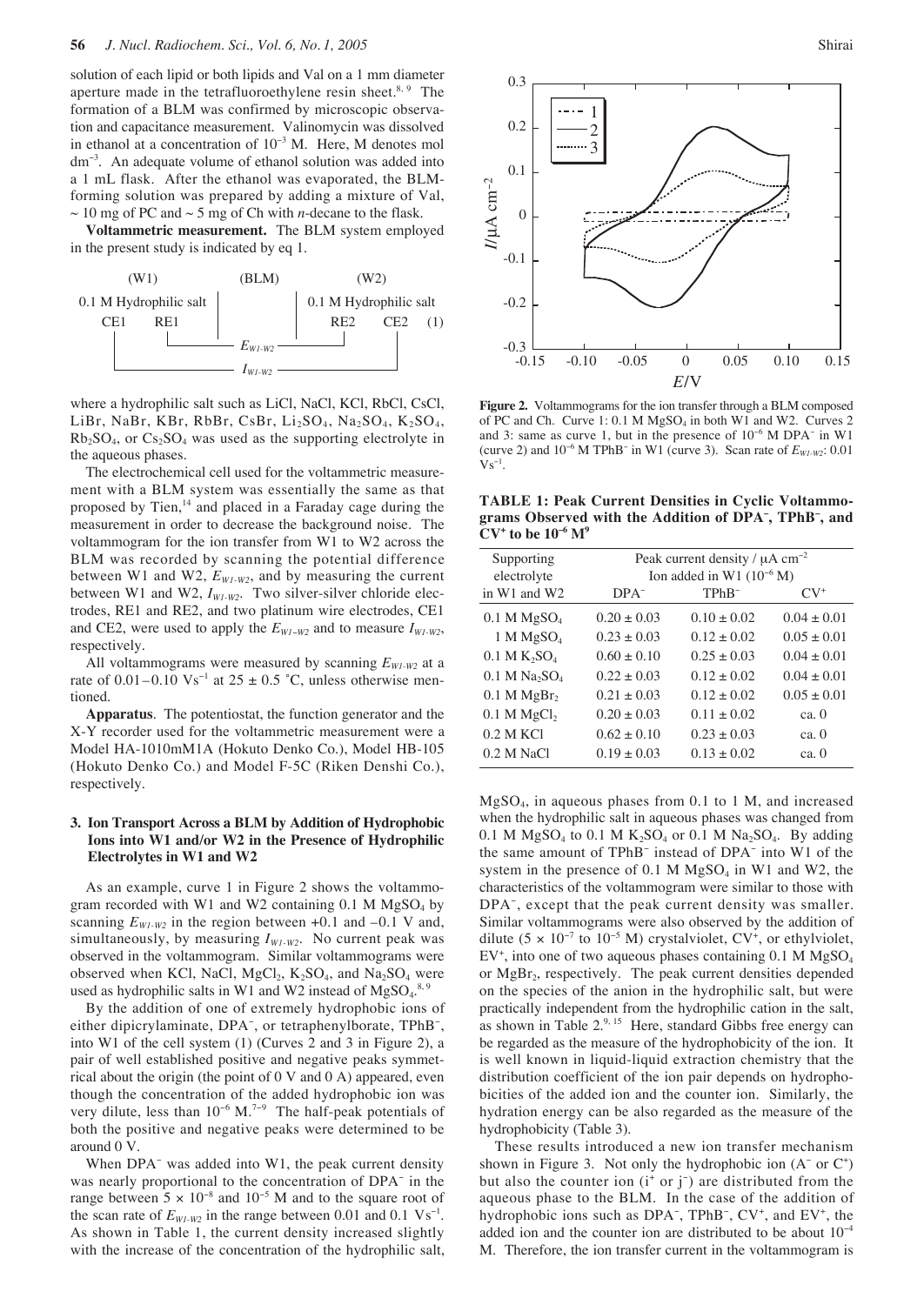$\mathbf{TABLE\ 2:}$  Standard Gibbs Free Energies for Transfers,  $\Delta G_{tr}^{\ \theta},$ **of Various Ions from Aqueous, W, to nitrobenzene, NB,8 1,2** dichloroethane, DCE,<sup>8</sup> or Acetonitrile, AN<sup>15</sup>

| Ion              | W/NB                                       | W/DCE                                      | W/AN                                     |
|------------------|--------------------------------------------|--------------------------------------------|------------------------------------------|
|                  | $\Delta G_{tr}^{\ 0}/kJ$ mol <sup>-1</sup> | $\Delta G_{tr}^{\ 0}/kJ$ mol <sup>-1</sup> | $\Delta G_{tr}^{0}/kJ$ mol <sup>-1</sup> |
| $DPA^-$          | $-39.4$                                    |                                            |                                          |
|                  |                                            |                                            |                                          |
| $TPhB^-$         | $-35.9$                                    | $-35.1$                                    | $-32.4$                                  |
| $Pic^-$          | $-4.6$                                     |                                            | $-4$                                     |
| ClO <sub>4</sub> | 8.0                                        | 17.2                                       | 2                                        |
| $Br^-$           | 28.4                                       | 38.5                                       | 31.3                                     |
| $Cl^{-}$         | 31.4                                       | 46.4                                       | 42.1                                     |
| $SO_4^{2-}$      | >67.3                                      |                                            |                                          |
| $EV^+$           | $ca. -44*$                                 |                                            |                                          |
| $CV^*$           | $-39.5$                                    |                                            |                                          |
| $TPhAs+$         | $-35.9$                                    | $-35.1$                                    | $-32.8$                                  |
| $TPenA^+$        | $-35.1$                                    | $-34.7$                                    |                                          |
| $TBA^+$          | $-24.0$                                    | $-21.8$                                    | $-31$                                    |
| $TPrA^+$         | $-10.0$                                    | $-8.8$                                     | $-13$                                    |
| TEA <sup>+</sup> | $-5.7$                                     | 4.2                                        | $-7$                                     |
| $TMA^+$          | 3.4                                        | 17.6                                       | 3                                        |
| $K^+$            | 23.4                                       |                                            | 8.1                                      |
| $Na+$            | 34.2                                       |                                            | 15.1                                     |
| $Mg^{2+}$        | 69.6                                       |                                            |                                          |

**TABLE 3: The Molar Gibbs Free Energies of the Hydration of Ions18**

| Cation   | $\Delta G_{\rm tr}^{0.0}$ /kJ mol <sup>-1</sup> | Anion              | $\Delta G_{\rm tr}^{0}/kJ$ mol <sup>-1</sup> |
|----------|-------------------------------------------------|--------------------|----------------------------------------------|
| $Li^+$   | 475                                             | $F^-$              | 465                                          |
| $Na+$    | 365                                             | $Cl^-$             | 340                                          |
| $K^+$    | 295                                             | $Br^-$             | 315                                          |
| $Rb^+$   | 275                                             | I-                 | 275                                          |
| $Cs^+$   | 250                                             | ClO <sub>4</sub>   | 205                                          |
| $TPhAs+$ | $-50$                                           | TPh <sub>B</sub> - | $-50$                                        |

attributable to the transfer of the counter ion, since the concentration of the hydrophobic ion in W1 and W2 is negligible and the counter ion exists sufficiently in W1, BLM, and W2. When the hydrophobic ion was added into both aqueous phases, the peak height became larger than that observed when the hydrophobic ion was added only in W1 (e.g. about 1.6 times when  $10^{-6}$  M DPA<sup>-</sup> was added in the aqueous phases containing  $0.1$  M MgSO<sub>4</sub>).

In the voltammograms that were obtained by the addition of one of the hydrophobic cations such as tetrapentylammonium, TPenA<sup>+</sup>, tetrabutylammonium, TBA<sup>+</sup>, and tetraphenylarsonium, TPhAs<sup>+</sup>, at concentrations of  $10^{-5}$  to  $10^{-4}$  M into W1 of the cell system, a pair of positive and negative currents of different magnitudes appeared around the origin. Curve 1 in Figure 4 is the voltammogram that was recorded by adding 10<sup>−</sup><sup>4</sup> M TPenA+ into W1 and  $0.1$  M MgSO<sub>4</sub> into both W1 and W2. When one of the hydrophobic cations was added into both W1 and W2 phases, positive and negative peaks symmetrical about the origin appeared in the voltammogram (curve 2 in Figure 4). The magnitudes of the positive and negative peaks (or limiting currents) were proportional to the concentration of the hydrophobic cation added in the range between 10<sup>−</sup><sup>5</sup> and 10<sup>−</sup><sup>4</sup> M, while the ratio of the positive to negative peak (or limiting current) was almost constant. The ratio depended on the kind of hydrophobic cation that was added. Since the hydrophobicities of these ions are generally smaller than those of DPA<sup>−</sup> , TPhB<sup>-</sup>, CV<sup>+</sup>, and EV<sup>+</sup> as shown in Table 2, the distribution ratios of an ion pair of the added hydrophobic ion and the counter ion between the aqueous phase and the BLM phase

i) Addition of hydrophobic anion ii) Addition of hydrophobic cation



**Figure 3.** Ion transfer mechanisms with the addition of a hydrophobic anion and hydrophobic cation. i<sup>+</sup>: hydrophilic cation, j<sup>-</sup>: hydrophilic anion, A<sup>-</sup>: hydrophobic anion and C<sup>+</sup>: hydrophobic cation.



**Figure 4.** Voltammograms for ion transfer through a BLM composed of PC and Ch. Curve 1:  $10^{-4}$  M TPenA<sup>+</sup> in W1 and 0.1 M MgSO<sub>4</sub> in both W1 and W2. Curve 2: same as curve 1, but in the presence of 10<sup>-4</sup> M TPenA<sup>+</sup> in W1 and W2.

were smaller than those for the ions having higher hydrophobicity. As the distribution ratio was smaller, the concentration of the additive hydrophobic ion needs to be higher to maintain a constant ion transfer current. When the concentration of the additive hydrophobic ion in aqueous phase was higher than  $\sim$ 10<sup>−</sup><sup>4</sup> M, a difference in magnitude between the cathodic and anodic current peaks was observed in the voltammogram (Figure 4). The anodic current is caused by the transfer of the counter ion while the cathodic current is attributed to both the transfer of the added hydrophobic ion and that of the counter ion. These results indicate that the transfer of the added hydrophobic ion from the aqueous phase to the BLM cannot be ignored at concentrations of the hydrophobic ion higher than  $10^{-4}$  M.

When the hydrophobicity of the added ion is weaker than those of the above-mentioned ions, the hydrophobic ion should be added to reach a concentration greater than 10<sup>−</sup><sup>4</sup> M in the aqueous phase. Curve 1 in Figure 5 is a typical result when 10<sup>−</sup><sup>3</sup> M of picrate, Pic-, was added in W1 in the presence of 0.1 M MgSO<sub>4</sub> in W1 and W2. Current densities at  $E_{W1-W2} = -0.1$ (the final descent) and +0.1 V (the limiting current) depended on the concentrations of both Pic<sup>−</sup> and Mg<sup>2+</sup> in W1. When  $10^{-3}$ M Pic<sup>−</sup> was added into both aqueous phases, a symmetry of the final rise and the final descent about the origin was observed, as seen as curve 2 of Figure 5.

When a hydrophobic ion was added into one of two aqueous phases in the presence of a hydrophilic salt, the voltammogram was transformed depending on the properties and concentration of the added hydrophobic ion. It can be assumed that the distribution equilibrium of the ion pair between W and BLM is similar to that between W and organic phase; Org. Equation 2 holds between the distribution ratios,  $D_M$  and  $D_X$ , of a cation, M<sup>+</sup>, and an anion, X<sup>-</sup>, and the standard Gibbs transfer free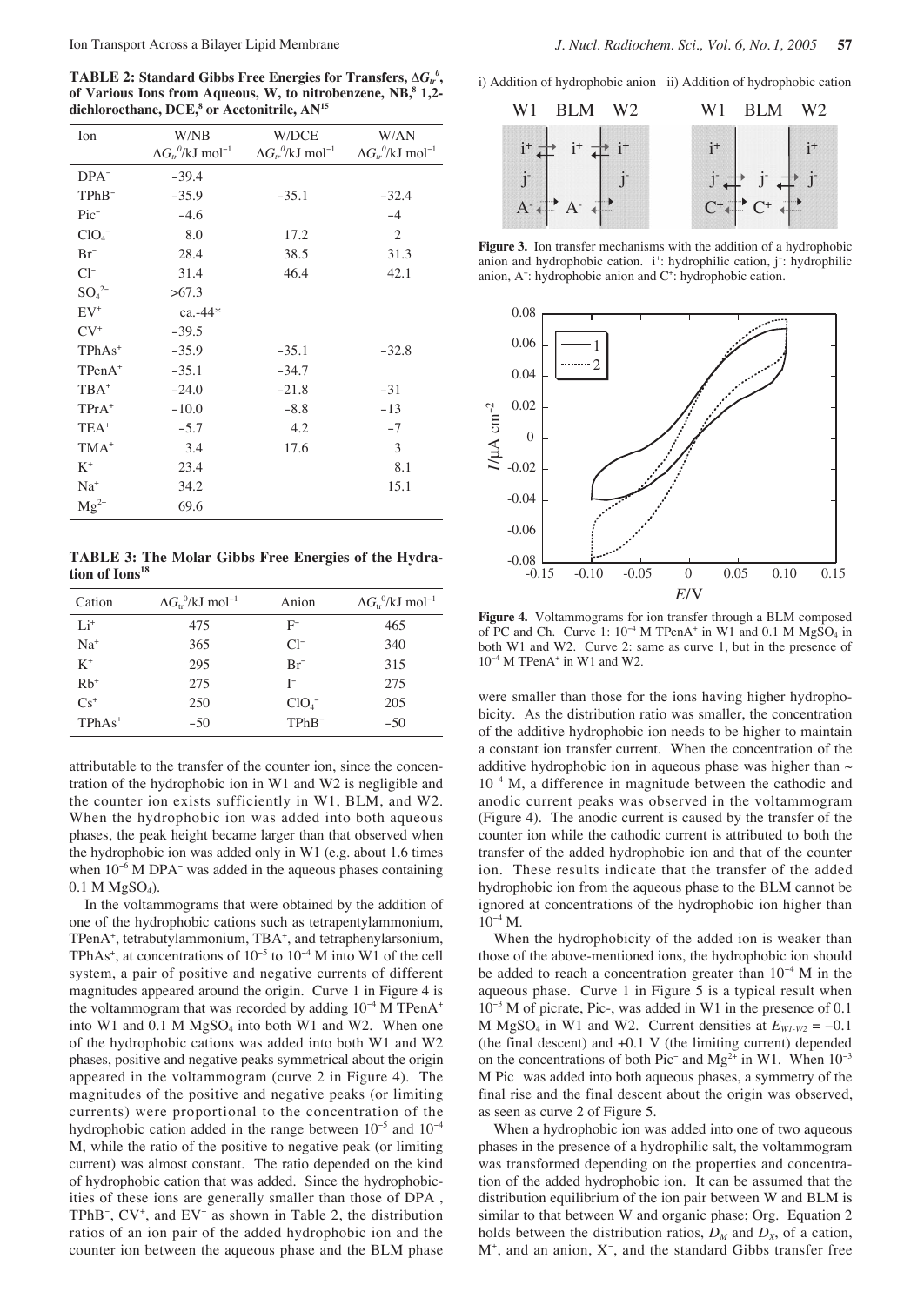

**Figure 5.** Voltammograms for the ion transfer through a BLM composed of PC and Ch. Curve 1: 10<sup>−</sup><sup>3</sup> M Pic<sup>−</sup> in W1 and 0.1 M MgSO4 in both W1 and W2. Curve 2: same as curve 1, but in the presence of 10<sup>−</sup><sup>3</sup> M Pic<sup>−</sup> in W1 and W2.

energies of M<sup>+</sup> and X<sup>-</sup> from W to Org,  $\Delta G_{tr, N}^0$  and  $\Delta G_{tr, N}^0$ , when W containing a salt, M<sup>+</sup>·X<sup>-</sup>, is equilibrated with an equivolume of Org.<sup>16</sup>

$$
\ln D_M = \ln D_X = 1/2 \left\{ -(\Delta G_{\text{tr, M}}^0 + \Delta G_{\text{tr, X}}^0)/RT \right\} \tag{2}
$$

Similarly, the distribution ratios of an ion pair of the added hydrophobic ion and the counter ion between aqueous and BLM phases can be represented. Accordingly, the waveform of the observed voltammogram and the magnitude of ion transfer current depended on both the hydrophobicity and concentration of the added hydrophobic and counter ions. When a hydrophobic ion such as DPA<sup>-</sup>, TPhB<sup>-</sup>, CV<sup>+</sup>, or EV<sup>+</sup> is added into W1 and/or W2, the additive hydrophobic ion behaves as a carrier of the counter ion within the BLM.

Here, the hydration energy is used as the index of the hydrophobicity. Taking into account the hydration energies of various ions (Table 3) and the transfer energies of various ions from aqueous to Org (Table 2),  $Cs<sup>+</sup>$  and I<sup>-</sup> can transfer more easily than K<sup>+</sup> and Cl<sup>-</sup>, respectively. Bender and Tien reported that waveforms of voltammograms obtained by the addition of I<sup>-</sup> and  $I_3$ <sup>-</sup> were the same as those obtained by the addition of Pic<sup>−</sup> and DPA<sup>-</sup>, respectively.<sup>17</sup> When CsCl was used as a hydrophilic electrolyte instead of KCl, the background current in the case of CsCl was larger than that in the case of KCl. This would be one of reasons that  $137Cs$  and  $129I$ , which are generated by nuclear fission of <sup>235</sup>U, accumulate in living organisms more easily than other alkali metal ions and halogen ions, respectively.

## **4. Ion Transport across a BLM Containing Val as an Ionophore**

It has been proposed that an ionophore such as Val or dibenzo-18-crown-6 serves as a carrier compound for complex-forming ions.<sup>2, 10</sup> However, the role of the ionophore in the ion transfer is still under debate. By considering the electroneutrality within the BLM and the ion transport mechanism described in the previous section, the role of the ionophore in the ion transport across the BLM containing Val as an ionophore has been studied.

Figure 6 shows cyclic voltammograms for the ion transfer between W1 and W2 containing 0.1 M KCl across a BLM of PC and Ch containing Val. When Val was added to a BLM formed from the *n*-decane solution containing  $10^{-6}$  to  $3 \times 10^{-5}$ M Val, the cyclic voltammograms were symmetrical about the



**Figure 6.** Cyclic voltammograms for ion transfer across a BLM containing Val between W1 and W2 in the presence of 0.1 M KCl. Potential scanning rate: 0.01 Vs<sup>−</sup><sup>1</sup> . Temperature: 298 ± 1 K. Concentration of Val in the BLM-forming *n*-decane solution: 10<sup>−</sup><sup>6</sup> (curve 1);  $3 \times 10^{-6}$  (curve 2);  $10^{-5}$  (curve 3);  $3 \times 10^{-5}$  M (curve 4).



**Figure 7.** Cyclic voltammograms for the ion transfer across a BLM containing Val. Potential scanning rate: 0.01 Vs<sup>−</sup><sup>1</sup> . Temperature: 298 ± 1 K. Concentration of Val in the BLM-forming *n*-decane solution: 3 × 10<sup>−</sup><sup>5</sup> M. Electrolyte in W1 and W2: 0.1 M KCl (curve 1); 0.1 M KBr (curve 2);  $0.1$  M KClO<sub>4</sub> (curve 3).

origin, (0 V, 0 A). In the absence of Val in the BLM, no ion transfer current was observed in the voltammogram by scanning  $E_{W1-W2}$  between -0.1 and 0.1 V and measuring  $I_{W1-W2}$ . The absolute value of  $I_{W1-W2}$ ,  $|I_{W1-W2}|$ , increased with an increase in  $|E_{WI-W2}|$ . The current density at a specific  $E_{WI-W2}$  was reproducible to about  $\pm 10\%$  on each run. The ion transfer current at a specific  $E_{W1-W2}$  was not dependent on the scan rate of  $E_{W1-W2}$ in the region from 0.01 to 0.50  $Vs^{-1}$ . This means that the ion permeation across the BLM is the rate-determining step. The magnitude of  $I_{W1-W2}$  would be attributed to the electric resistance of the BLM. As shown in Figure 6, the magnitude of  $I_{W1-W2}$  at a specific  $E_{WI-W2}$  was proportional to the concentration of Val in the BLM-forming *n*-decane solution in the range from 10<sup>−</sup><sup>6</sup> to 3 × 10<sup>−</sup><sup>5</sup> M. The molar ratios of PC : Ch : Val in the *n*-decane solutions containing  $10^{-6}$ ,  $3 \times 10^{-6}$ ,  $10^{-5}$ , and  $3 \times 10^{-5}$  M Val were, then, assumed to be about  $1:1:10^{-3}, 1:1:3 \times 10^{-3}, 1:$  $1: 10^{-2}$ , and  $1: 1: 3 \times 10^{-2}$ , respectively. Therefore, the magnitude of  $I_{W1-W2}$  at a specific  $E_{W1-W2}$  was also proportional to the molar ratios of PC : Ch : Val.

Figure 7 shows the cyclic voltammograms for the ion transfer across a BLM containing Val between W1 and W2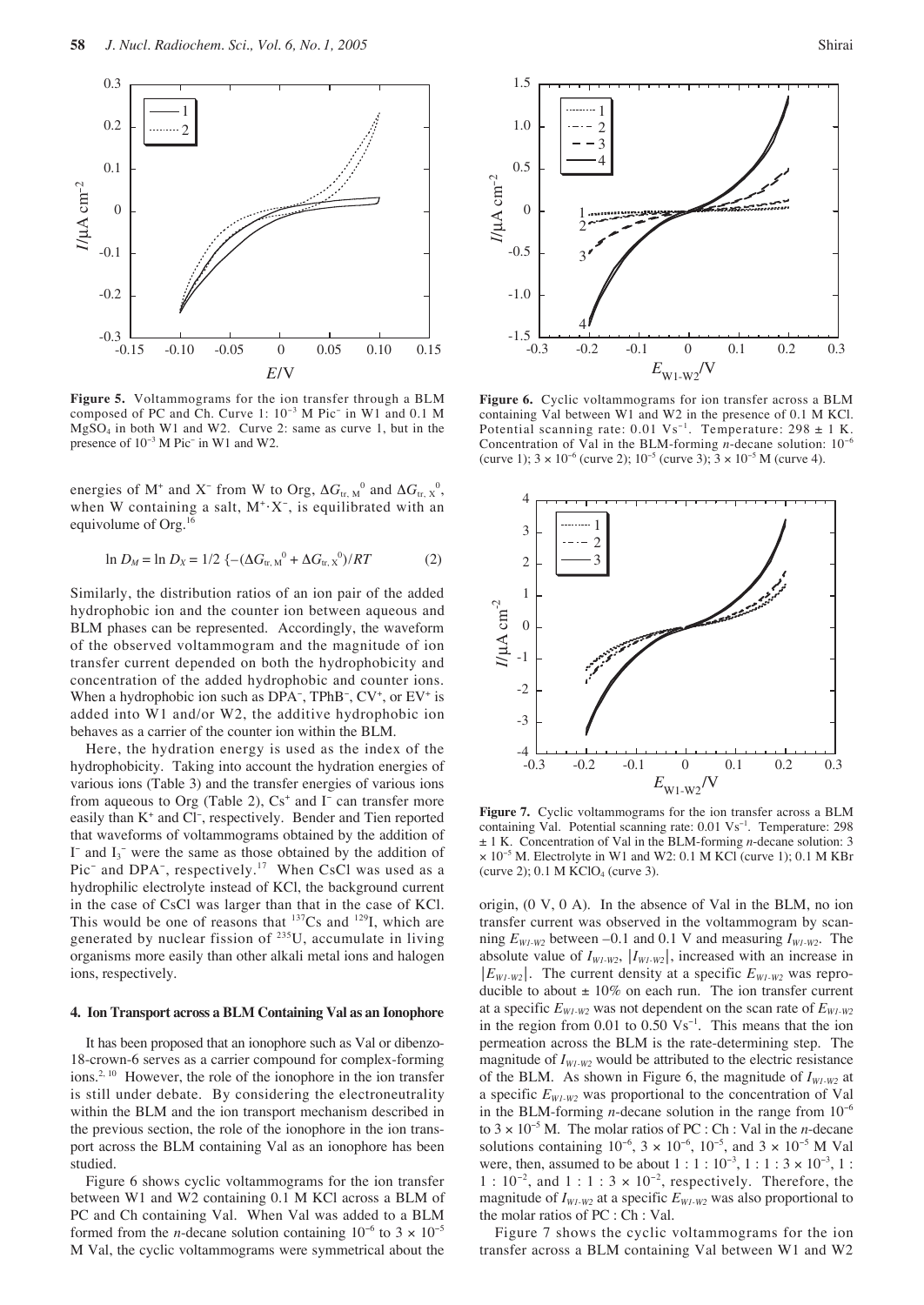containing  $0.1$  M KCl, KBr and KClO<sub>4</sub>. These waveforms were also analogous to that in Figure 6. The magnitude of  $I_{W1-W2}$  at a definite  $E_{W1-W2}$  was altered by a change in anion species. The magnitude of  $I_{W1-W2}$  at 0.1 V increased with the increasing ionic radii of the anionic species. This disagrees with the current magnitudes estimated by the conventional concept that only  $K^+$ can transfer across a BLM. In all cases, the magnitude of the ion transfer current at a definite  $E_{W_1\cdots W_2}$  is directly proportional to the concentration of Val in the BLM. The transfers of alkali metal ions from W1 and W2 to the BLM are facilitated by the formation of a complex with Val in the BLM by analogy with studies on facilitated ion transfer at the interface between aqueous and organic solutions.<sup>16, 17</sup> If only the alkali ion is distributed from W1 or W2 to the BLM, the electroneutrality is not maintained within the BLM phase. The authors suggested that the complex-forming ion was distributed with the counter ion from W1 and/or W2 to the BLM in the presence of Val in the BLM.13 Wittenkeller et al. pointed out that the alkali metal ion was distributed from W1 and W2 to the BLM containing Val with the counter anion as an ion pair.<sup>11, 12</sup> It can be assumed that the distribution equilibrium of the ion pair between W and BLM is similar to that between W and Org phases as written in eq 2. In this case, the stabilization of the cation by complex formation with Val should be estimated. The distribution ratio,  $D_M$ , of a cation,  $M^+$ , is denoted using the standard Gibbs transfer free energies of M<sup>+</sup> from W to Org,  $\Delta G_{tr, M}^0$ , and the effect of activity change of the cation in Org, ln (1 +  $K_{st}$   $C_{\text{ligand}}$ ), when W containing a salt, M<sup>+</sup> X<sup>-</sup>, is equilibrated with an equivolume of Org.<sup>16</sup> Therefore, eq 2 can be rewritten as follows:

$$
\ln D_M = \ln D_X
$$
  
= 1/2 {-(\Delta G\_{tr,M}^0 + \Delta G\_{tr,X}^0)/RT + \ln (1 + K\_{st} C\_{ligand})} (3)  
= -(\Delta G\_{tr,M}^\* + \Delta G\_{tr,X}^0)/2RT,

where, C<sub>ligand</sub> indicates the concentration of the ligand in Org, and  $K_{st}$  is the stability constant of the  $M^+$ -ligand complex in Org.  $\Delta G_{tr, M}^*$  is then the seeming transfer energy of M<sup>+</sup> from W to Org, and  $\Delta G_{tr, M}^*$  is defined by the relation  $\Delta G_{tr, M}^*$  =  $\Delta G_{tr, M}^0$  - ln (1 +  $K_{st}$   $C_{ligand}$ ). Equation 3 does not involve the formation of ion pairs in either W or Org phases, and the activity coefficients of M+ and X<sup>−</sup> in W and Org phases are regarded as unity. This indicates that *DM* depends not only on  $\Delta G_{tr, M}^0$  but also on  $\Delta G_{\text{tr, }X}^0$  and the stabilization achieved by forming the complex. Similarly, pairs of  $K^+$  and the counter ion will be distributed from the aqueous phase to the BLM. Therefore, it is thought that the currents flowing at both the W1|BLM and BLM|W2 interfaces are caused by the transferring of not only K<sup>+</sup> but also the counter ions,  $ClO<sub>4</sub><sup>-</sup>$ , Br<sup>-</sup>, and Cl<sup>-</sup>. Since the ion permeability depends on the ion concentration, the diffusion coefficients in the aqueous and BLM phases, the ion absorption, the ion pair formation, and the complex formation, it is thought that the magnitude of the current of the anion transfer is not always equal to that of the cation transfer. Figure 8 shows the relation between the hydration energy of the anions in Table  $3^{18}$  and the logarithmic magnitude of the ion transfer current at 0.1 V in Figure 7. Here, the hydration energies of ClO<sub>4</sub><sup>-</sup>, Br<sup>-</sup>, and Cl<sup>-</sup> are used instead of the transfer energies from the aqueous phase to the BLM, since the transfer energies from the aqueous phase to the BLM cannot be evaluated. It is suggested that the logarithmic magnitude of the ion transfer current depends on the hydrophobicity of the counter anion.

The ion transfer mechanism, shown in Figure 9, is actually somewhat more complex. Based on previous findings on the voltammetry of the ion transfer across the interface between two immiscible electrolyte solutions, a simplified version of the ion transfer mechanism can be described as follows: At the initial condition, the concentration of the ion pair of an alkali metal ion with a counter anion in the BLM is negligibly low.



**Figure 8.** The relationship of log *I* to hydration energy of anion.



In the presence of Val in the BLM, the alkali metal ion spontaneously penetrates into the BLM with the counter anion. By applying the  $E_{WI-W2}$ , the alkali metal ion in the W1 phase then transfers to the W2 phase across the BLM, and the counter anion transfers in the opposite direction from W2 to W1 phases at the same time. Sato et al. suggested that the anion transport occurred independently from the cation transport.<sup>10</sup> If their suggestion is correct, the ion transfer current of the counter anion should be observed in the absence of Val in the BLM. However, there is no distinct current wave in the voltammogram in the absence of Val. Accordingly, the anion transport probably depends on the cation transport.

The cyclic voltammograms for ion transfer across a BLM containing Val with 0.1 M LiCl, NaCl, RbCl, or CsCl are shown in Figure 10. The magnitude of  $I_{W1-W2}$  at a definite  $E_{W1-W2}$  was altered by a change in the cation species. When LiCl, NaCl, KCl, RbCl, or CsCl was used as the supporting electrolyte, the magnitude of *IW1-W2* at 0.1 V was 8.7, 13, 350, 1400, or 2100 nA cm<sup>-2</sup>, respectively. The magnitude of  $I_{W1-W2}$  at a definite  $E_{WI-W2}$  was also proportional to the concentration of Val in the BLM.

There are many research reports on the conductivities of BLMs containing both alkali metal ions in the aqueous phases and Val.6, 19, 20 Although several authors reported that the conductivity of a BLM using RbCl as an electrolyte was greater than that using CsCl, the orders of the conductivities in most of the results were almost consistent with that of the present result. It is usually thought that only an alkali metal ion complexing with Val is distributed from W1 and/or W2 to the BLM, and the ion transfer current is attributed to the transfer of the alkali metal ion across the BLM between W1 and W2. The magnitude of the ion transfer current was then postulated to depend on the stability constants for the complex formation, since the alkali metal ions could not transfer across